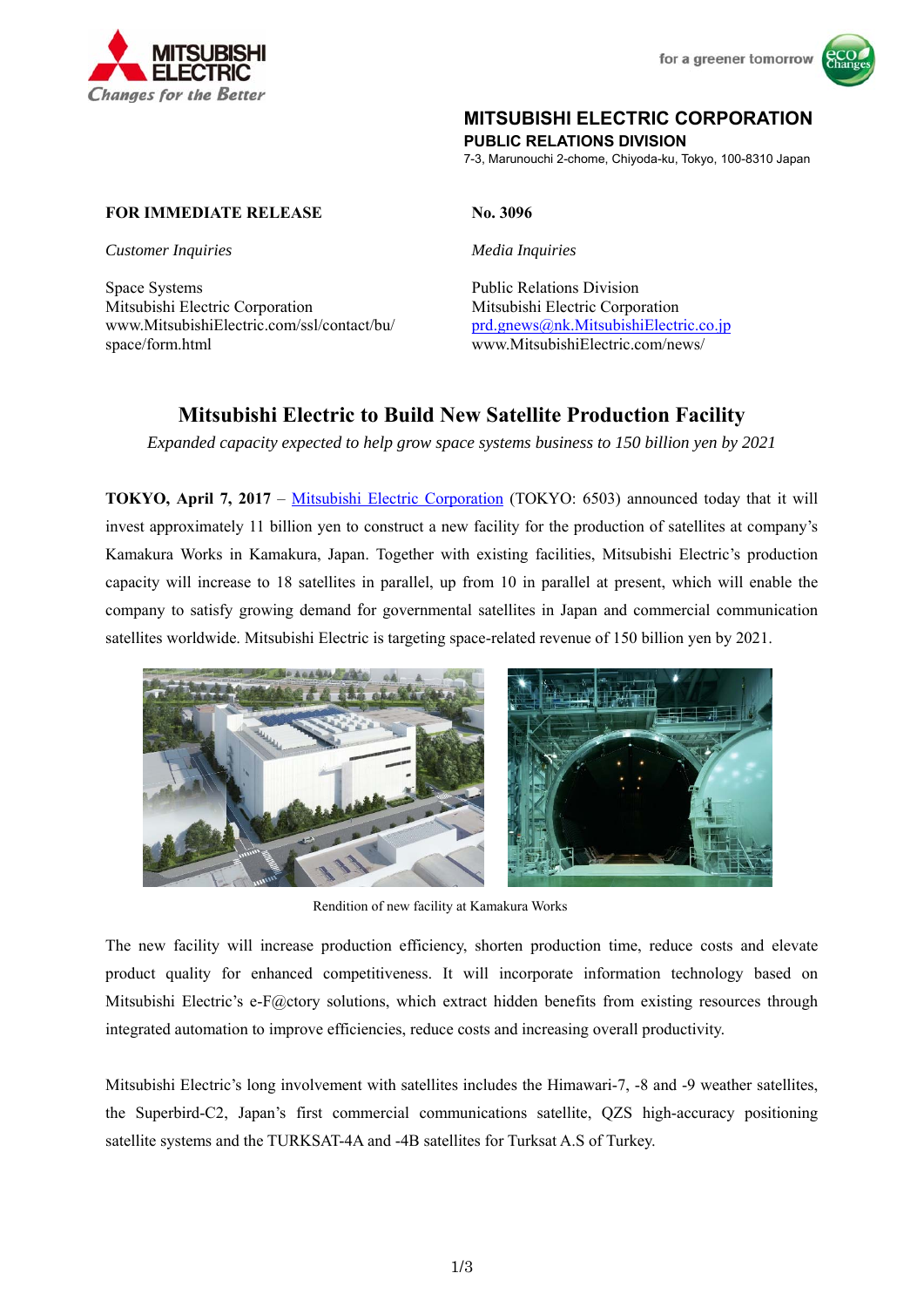The Japanese market for governmental satellites is expected to grow under the Japanese government's Basic Plan for Space Policy to develop satellites that support daily life, including for observations, communications and positioning, and to promote the commercial use of space for the enhancement of Japan's industrial and scientific infrastructure. In the field of commercial communications satellites, which account for a steady global market, Mitsubishi Electric aims to enhance its position in this market with technologies cultivated for governmental satellites, such as next-generation engineering test satellites.

#### **Mitsubishi Electric's Space Systems Business**

Mitsubishi Electric, a leading manufacturer for space research and development, has participated in the production of more than 500 domestic and international satellites as either the prime contractor or a major subcontractor. In 2000, the company became the first Japanese manufacturer capable of developing, designing, assembling and testing satellites at a single location. The company's Kamakura Works is equipped with one of Japan's largest thermal-vacuum testing chambers, an acoustic test chamber and an antenna test range. To date, the works has produced 18 satellites, as well as electronic modules for the Japanese-driven H-II Transfer Vehicle (HTV) for unmanned cargo resupply in outer space.

Mitsubishi Electric strengthened its presence in the global satellite market when it was selected to supply the TURKSAT-4A and -4B satellites to Turkey's Turksat A.S. in March 2011. The two satellites incorporate Mitsubishi Electric's DS2000 satellite platform, which facilitates the delivery of highly reliable satellites at reasonable costs. In May 2011, Mitsubishi Electric successfully delivered its ST-2 communications satellite into geostationary orbit for a joint venture between Singapore Telecommunications Limited and Taiwan-based Chunghwa Telecom Company Limited. In 2014, the company was awarded a contract to deliver the Es'hail 2 communications satellite to operator Qatar Satellite Company (Es'hailSat).

| Location            | Kamakura, Kanagawa Prefecture, Japan                                          |
|---------------------|-------------------------------------------------------------------------------|
| Building area       | $6,600 \text{ m}^2$                                                           |
| <b>Structure</b>    | Four-story reinforced-concrete structure                                      |
| Floor area          | $13,000 \text{ m}^2$                                                          |
| Main products       | 1. Satellite systems: observation/communications/positioning etc.             |
|                     | 2. Satellite on-board components                                              |
| Production capacity | 18 satellites in parallel (together with existing facilities)                 |
| Installed equipment | Large thermal vacuum chamber, large vibration table, antenna test range, etc. |
| Completion          | <b>July 2019</b>                                                              |
| Operation           | October 2019                                                                  |
| Investment          | Approximately 11 billion yen                                                  |
| Green measures      | Solar-powered system, heat pump air-conditioning system, LED lights and       |
|                     | energy-management system                                                      |